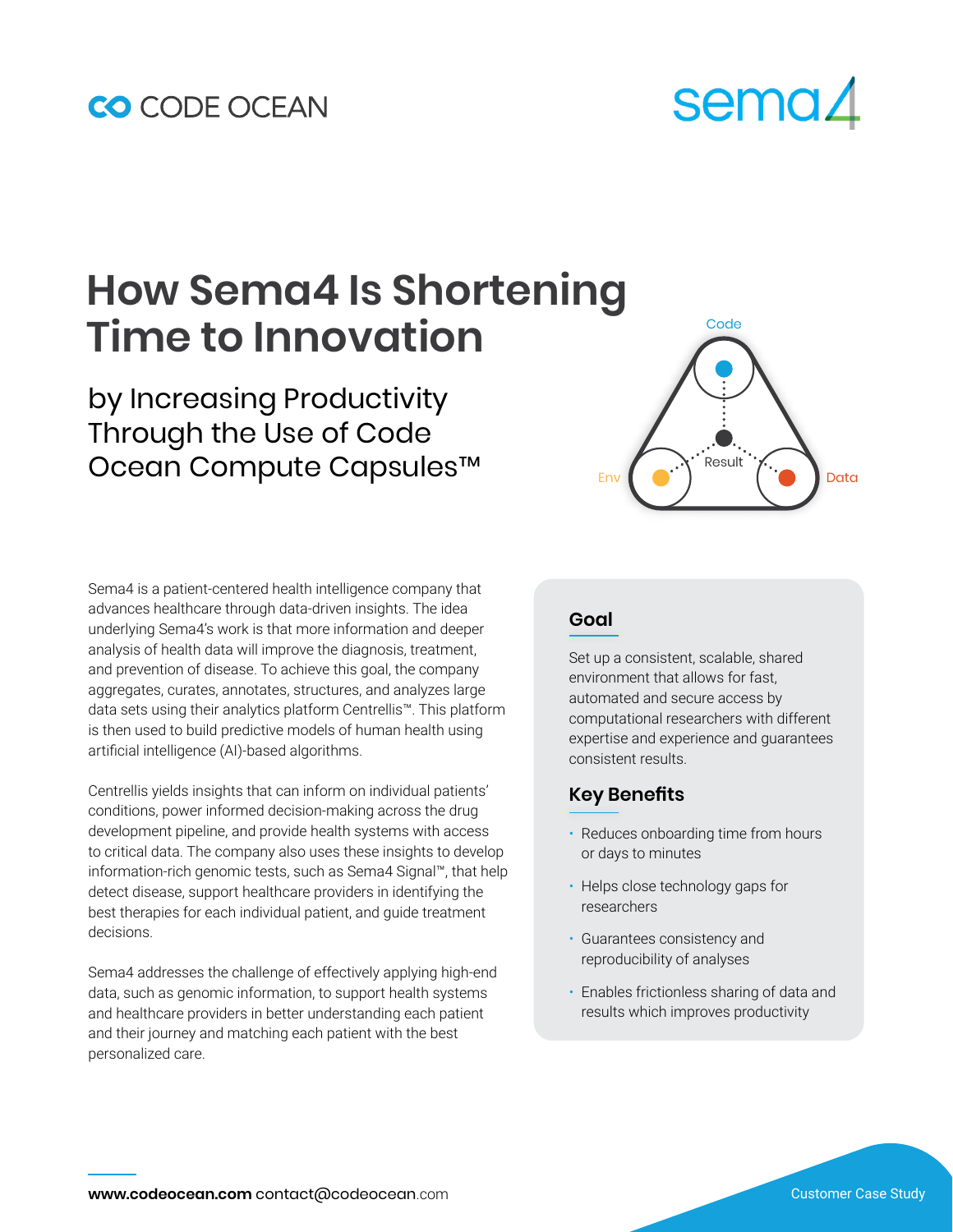### CO CODE OCEAN

## sema∠

#### **The Challenge**

Sema4 collects, aggregates, and analyzes large amounts of complex clinical and genomic data. This task is complicated, especially for a fast-paced, rapidly growing company handling an extensive portfolio of projects and an ever-growing computational research team composed of researchers with diverse experiences and expertise. Sema4 faced challenges related to onboarding new employees and data-sharing between different teams, specifically:

- $\cdot$  Setting up the computing environments  $-$  for each project, each computational researcher had to set up a computing environment that uses the same language, software packages, and versions as their colleagues. This process proved to be time consuming and inefficient: new users had to spend significant time finding out how to set up their machines and standardize them. For team members without a strong software engineering background, initial set-up could take days and therefore delay them starting on their actual work.
- Setting-up security similarly, each user had to set up a workflow with credentials that allowed them to securely connect to databases and cloud storage with all of their computing devices. This process often took several hours to complete in each local and cloud environment. Users with little prior experience in managing security settings, in particular, lost valuable time working through this process.
- **Data sharing** inefficiencies were encountered when sharing data and results and performing collaborative work . To review or add to the work shared by a colleague, researchers had to first ensure that they not only installed all the necessary software packages but also that their computing environment matched that of the original analysis down to the version of every package used.
- **Obtaining consistent results**  $-$  with a multitude of analysis packages to choose from, individual preferences for computing languages, and different levels of experience, consistency could vary. Even answering the same question using the same data set,

different computational biologists could get different results based on how they approached the analysis and wrote the code. Consolidating these results required time- and resource-intensive recreation of every step.

Sema4's goals were to ensure that their research teams could focus on data analysis by reducing overheads associated with set-up and security, and that different teams could use consistent processes for data analysis and share, compare, and cross-validate their results with ease. By achieving these goals, Sema4 could expedite delivery of value to their partners and patients.

**PP** It's like night and day. The Code Ocean platform has made us significantly more efficient in onboarding and closing gaps in technology skills. Compute Capsules have cut down on the time it takes new team members to be up and running and allows them to focus from day one on research, rather than on getting set up for their work.

Scott Newman, PhD, Senior Director of Precision Oncology, Sema4

#### **The Solution**

Code Ocean is a cloud-based platform for computational research that streamlines workflows for creating, organizing, and sharing complete project assets. By allowing researchers to package and share standardized Compute Capsules™ consisting of data, code, computing environment and results, Code Ocean ensures transparency and scalability across large and diverse teams guaranteeing consistency and reproducibility of research results.

Sema4 selected an initial project to determine whether Code Ocean's Compute Capsules could address their needs and learn how to configure the platform. They selected a project that involved pulling deidentified data stored in a database, analyzing these large data sets, and finally sharing and comparing their results. In collaboration with the Code Ocean team Dr. Scott